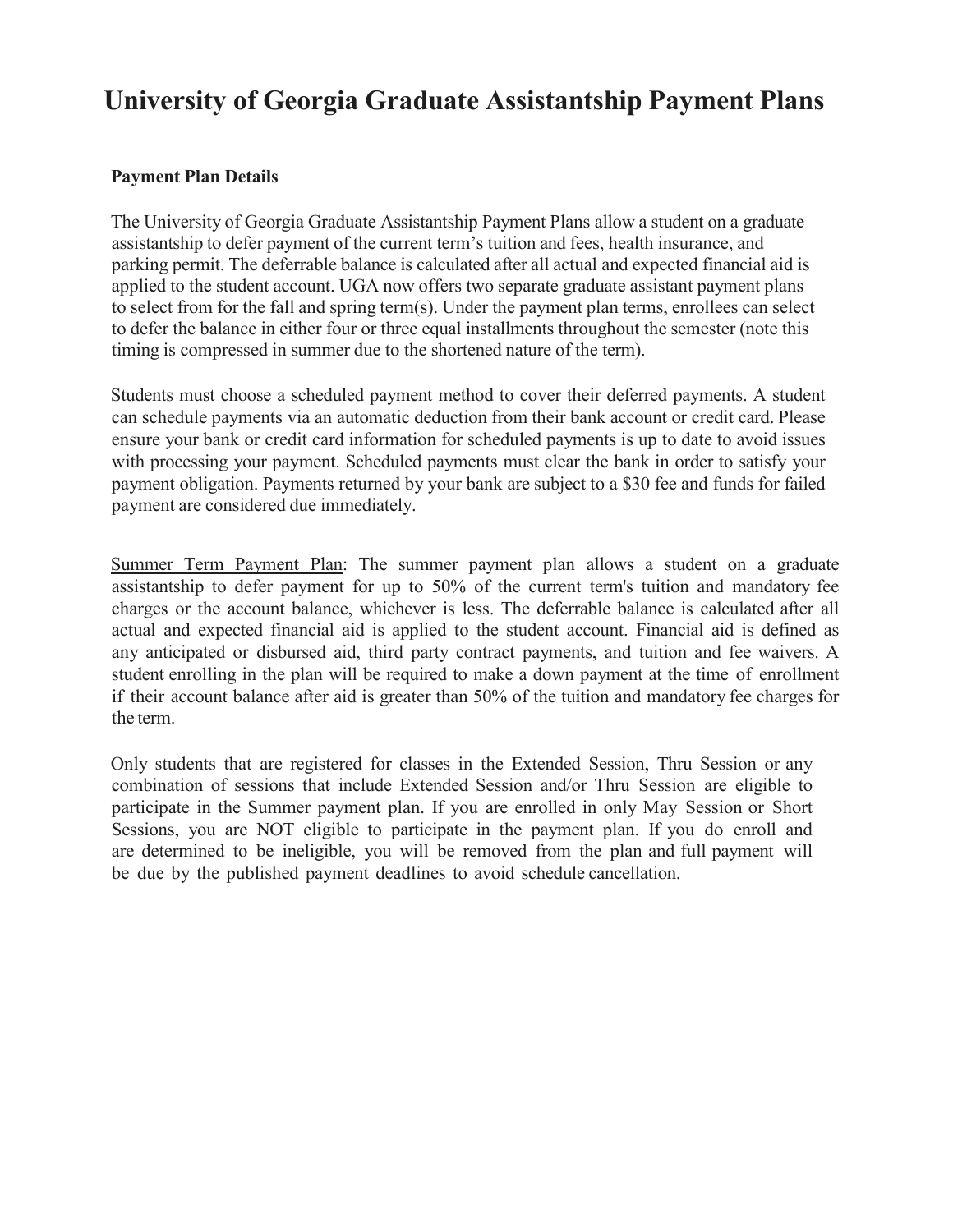# **GRADUATEASSISTANTSHIPPAYMENTPLAN FAQ'S**

#### **Q: How does a plan work?**

The University of Georgia Graduate Assistantship Payment Plans are installment plans that allows students on a graduate assistantship to defer payment of the current term's tuition and fees, health insurance, and parking permit. The deferrable balance is calculated after all actual and expected financial aid is applied to the student account. Financial aid is defined as any anticipated or actual aid, third party and scholarship payments, waivers or any other credits on your account.

Summer Term: The summer payment plan allows a student on a graduate assistantship to defer payment for up to 50% of the summer term's tuition and mandatory fee charges or the account balance, whichever is less. The deferrable balance is calculated after all actual and expected financial aid is applied to the student account. Financial aid is defined as any anticipated or disbursed aid, third party contract payments, and tuition and fee waivers. A student enrolling in the plan will be required to make a down payment at the time of enrollment if their account balance after aid is greater than 50% of the tuition and mandatory fee charges for the term.

#### **Q: Who is eligible for a Graduate Assistantship Payment Plan?**

Graduate students on an assistantship with balances remaining after all financial aid payments have been applied to their account are eligible. Graduate students who are not on an assistantship should sign up for the University of Georgia Tuition Payment Plan instead.

#### **Q: How do I enroll?**

Sign up is done through the Bill Payment Suite once logged in to your Student Account.

Before enrolling in a payment plan, you need to complete your registration and ensure that all charges and your graduate assistantship waiver have been posted to your student account. When you are ready to enroll in a University of Georgia Graduate Assistantship Payment Plan, please follow the step by step instructions.

#### **Q: When can I enroll?**

Enrollment for the Summer 2022 Graduate Assistantship Payment Plan begins April 6, 2022.

#### **Please ensure all charges are on your account before enrolling.**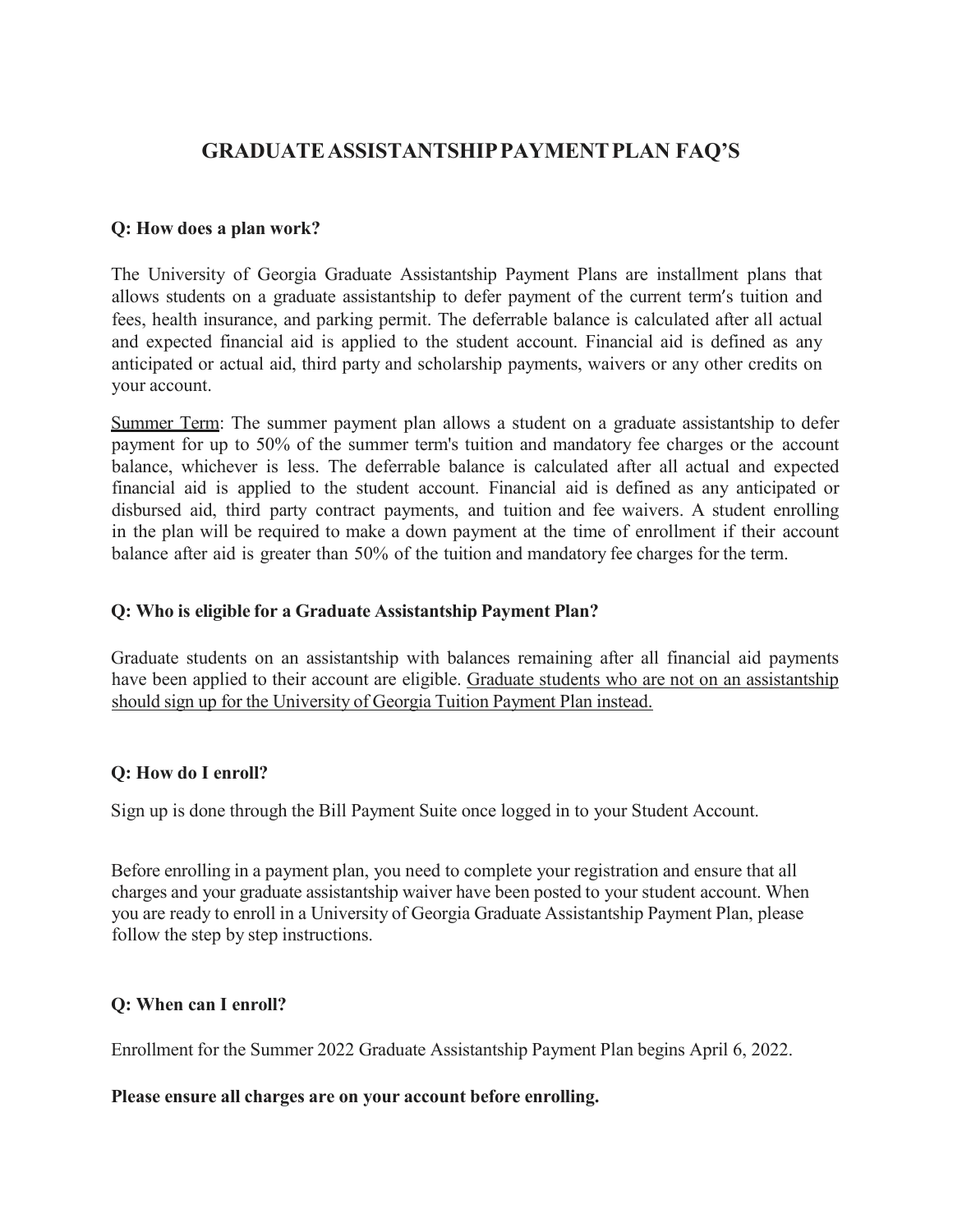#### **Q: When are the installments due?**

For Summer 2022, the two installments are due on June 6, 2022 and June 27, 2022. At the time of enrollment, students/parents are required to set up deduction of installment payments directly from a bank account via ACH or scheduled payments by a major credit card\*. **Payments are then automatically drafted from your bank account or charged your credit card\*.** A schedule of the installment dates is provided when you enroll.

Please ensure your bank or credit card information for scheduled payments is up to date to avoid issues with processing your payment.

# **Q: Am I required to wait until my installment is due to pay it?**

You can make payment of any amount towards your next installment at any time. Manual payments (those not automatically drafted) will go towards the first, unpaid installment and will not evenly apply to all remaining installment balances. Please ensure payments are made in full **at least 48 hours prior to the due date** to avoid the possibility of a prescheduled draft occurring.

# **Q: How do I pay my installment payments?**

When you enroll in the payment plan, you agree to have the installments automatically drafted via ACH or credit card.\* If you wish to make a payment before the installment date, you can manually make a payment on your student account. Please ensure payments are made in full **at least 48 hours prior to the due date** to avoid the possibility of a prescheduled draft occurring.

# **Q: Can my installment amounts change after I have signed up for the plan?**

Yes. The amounts of your installments may increase or decrease due to recalculation of your tuition and fees or a parking permit. Additionally, if a waiver adjusts on your account, a payment is made on your account, or financial aid award is adjusted, the installment amounts recalculate accordingly. This recalculation is done at least daily. You will receive an e-mail notifying you that your installment amounts have changed.

# **Q: What happens if I don't make the installment payments as agreed or my payment is returned by the bank?**

If the installment payments are not made as agreed upon for any reason, you will be withdrawn from school for the term. This withdrawal will be reflected on your transcript and the University of Georgia refund policy will apply based on the date payment was due. You may also be restricted from enrolling in the payment plan in future terms.